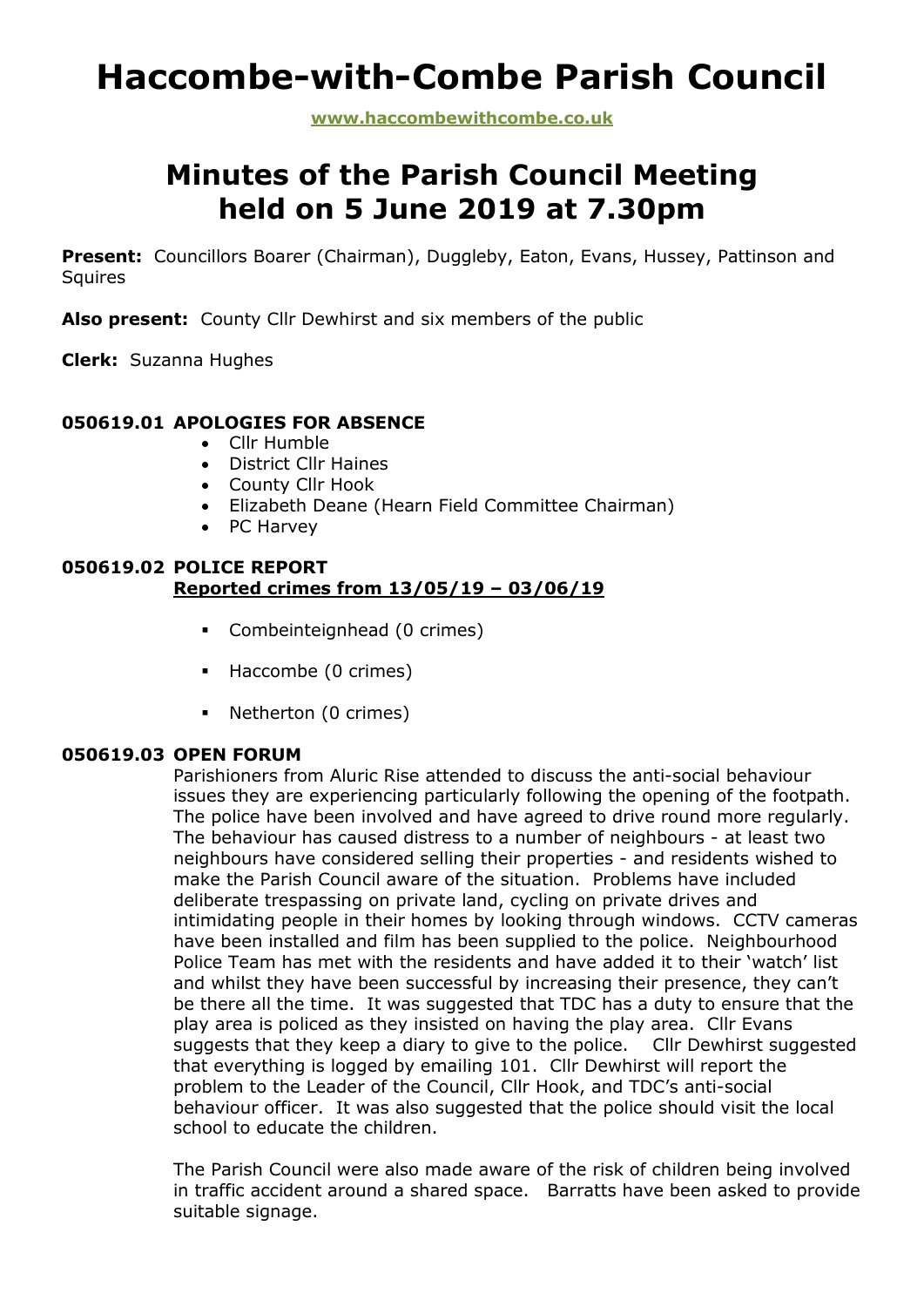#### **050619.04 C0-OPTION OF NEW COUNCILLOR**

It was agreed to co-opt Ceri Alexander to the Urban Ward. She signed the declaration of acceptance of office and joined the meeting.

#### **050619.05 DISTRICT AND COUNTY COUNCILLORS' REPORTS**

County Cllr Dewhirst gave a report, a copy of which is attached.

#### **050619.06 DECLARATIONS OF INTEREST AND REQUESTS FOR DISPENSATION**

Members were reminded of their responsibility to continually update their Notice of Registerable Interests and to declare any disclosable interests, including the nature and extent of such interests they have in any items to be considered at this meeting. Members were reminded that unforeseen requests for a Dispensation to be considered at this point only if there was no way a member would have been aware of such before the meeting.

The Chairman and Cllr Squires stated that they were neighbours of 3 Buckland Barton Cottages but did not have an interest in the planning application to be discussed at item 050619.09.1.2. There were no requests for dispensation.

Cllrs Pattinson and Hussey both declared an interest in an item of correspondence from TECS to be discussed at item 13.

#### **050619.07 MINUTES**

Members approved and signed the minutes of the Parish Council meeting held On 15 May 2019.

## **050619.08 DELEGATE REPORTS**

None

#### **050619.09 FINANCE & GOVERNANCE**

#### 9.1 **Expenditure**

Members approved the following payments:

| <b>Cheque no</b> | <b>Payee</b> | <b>Details</b>              | <b>Amount</b> |
|------------------|--------------|-----------------------------|---------------|
| 1061             | T Boarer     | Mower fuel                  | $£77 +$       |
|                  |              | Refreshments for APM        | £68.63        |
| 1062             | Ron Gibbs    | <b>Hearn Field Pavilion</b> | £20           |
|                  |              | noticeboard/map             |               |
| 1063             | Sea Wall     | Transfer                    | £500          |
|                  | account      |                             |               |
| <b>DD</b>        | Opus Energy  | Hearn Field electricity (17 | £26.67        |
|                  |              | May)                        |               |
| S <sub>O</sub>   | <b>Clerk</b> | Salary (3 June)             | £268.82       |

#### 9.2 **Income**

Members noted that no income had been banked during the period 11 May  $-1$  June.

#### 9.3 **Bank Balances at 1 June 2019**

| <b>Current</b> | <b>Savings</b> | <b>Sea Wall</b> | <b>Total</b> |
|----------------|----------------|-----------------|--------------|
| account        | account        | account         |              |
| £2,493.01      | £12,403.18     | £4,325.10       | £19,221.29   |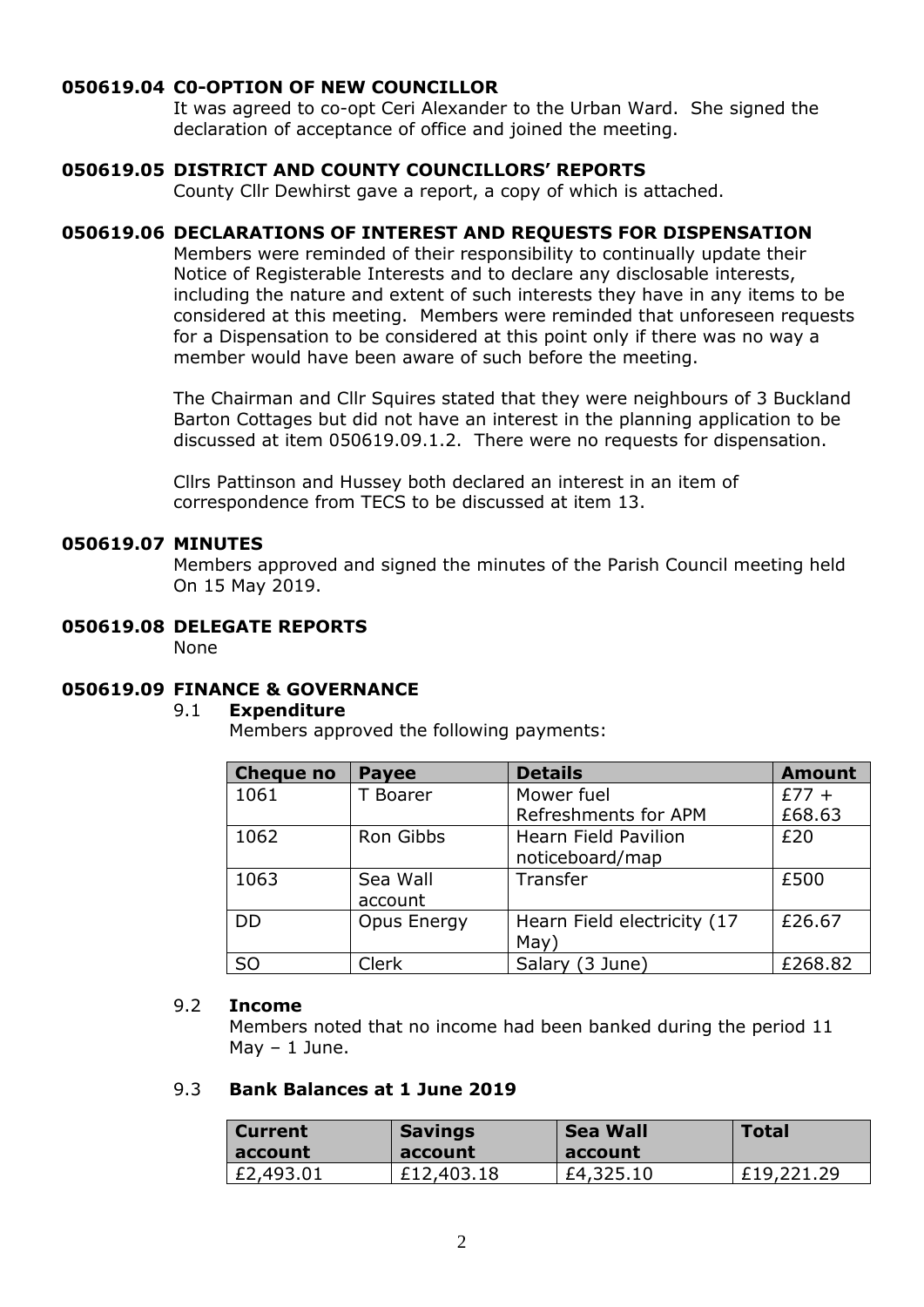#### 9.4 **Account Signatories**

It was agreed to delete Cllr Johnstone and add Cllr Hussey as an account signatory.

#### 9.5 **Allocation of Reserves**

Members received the 'Explanation of High Reserves' document. It was noted that at the end of the financial year 2019/20, £10,875 was held in general reserves. It was agreed that £7,000, should be held in general reserve, making £3,875 available for projects. The clerk advised that a Rural Aid application for £5,000 had been submitted for the Hearn Field drive project with the cheapest quote coming in at  $E9,275 + VAT$ . It was also likely that the Rural Aid fund will be oversubscribed which means it will be unlikely that the project will be fully funded. It was therefore agreed to use the year end reserves towards the overall cost of the drive.

#### **050619.10 PLANNING**

#### 10.1 **New applications/appeals**

10.1.1 19/01064/FUL – 3 Baron Way, Newton Abbot Single storey rear extension and loft conversion

Members had no objections to this application.

10.1.2 19/01042/FUL – 3 Buckland Barton Cottages, Newton Abbot Erection of a dwelling in garden

> It was agreed to object to this application on the grounds that it is contrary to the Local Plan with regard to development in the countryside.

10.1.3 19/00765/FUL – Centrax Ltd, Shaldon Road, Newton Abbot Increase of 5m in length to the south aspect and increase existence to 10 years to approved temporary building (application 17/01727/FUL)

Members had no objections to this application.

#### 10.2 **Decisions**

10.2.1 Ref: E2/19/08 - Confirmation of TPO – Land adjoining Applewood, **Combeinteignhead** 

> Members noted that on 30 May 2019, TDC confirmed the provisional TPO made on 12 December 2018.

### **050619.11 CAR PARK**

- 11.1 Members discussed the car park and how it might promote and enforce its terms of use. It was agreed that Cllrs Evans and Hussey would carry out some research and would report back at the next meeting.
- 11.2 The Chairman advised that he was still working on sourcing suitable quotations for the maintenance of the car park and would report back as soon as possible.

#### **050619.12 HEARN FIELD**

There was no report. Next meeting is being held on 6 June.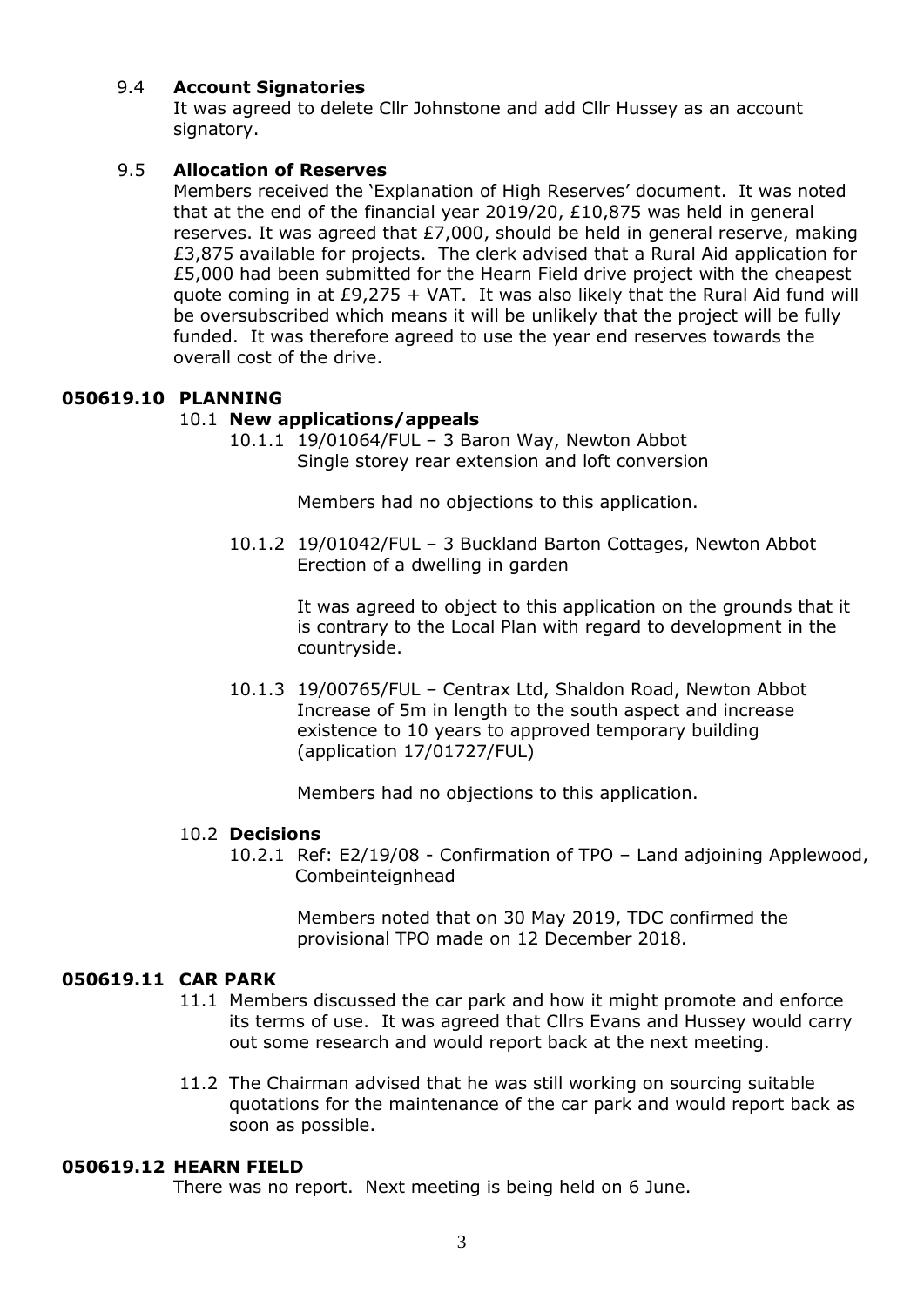### **050619.13 HIGHWAYS AND FOOTPATHS**

There were no new issues.

#### **050619.14 CORRESPONDENCE**

- 14.1. Members received an email from TDC advising that the Parish Council's complaint about the lighting at Coombe Cellars was being investigated.
- 14.2 Members received an email from TECS (Teign Energy Communities) regarding their 2019 Community Fund. It was noted that up to £1300 may be available for energy saving projects such as time switches, boiler efficiency etc. After a general discussion about energy saving, it was agreed that the Hearn Field Committee should consider solar panels on the Pavilion and suggested that Fuad Al-Tawil is invited to a meeting to discuss the opportunities that may be available.

#### **050619.15 MEMBERS' ITEMS FOR INFORMATION OR GENERAL DISCUSSION, FOR INCLUSION ON FUTURE AGENDAS AND/OR ITEMS REQUIRING URGENT ATTENTION**

*Members are reminded that they have not received the statutory notice of this business to be transacted and should therefore recognise that any decision made may be taken to be unlawful if challenged in the future*

Cllr Eaton advised that there had been no collections of bin and dog bins on the new Barratt Homes estate. It was agreed that until responsibility is passed to the management company, responsibility still lies with Barratt Homes.

#### **050619.16 DATE OF NEXT MEETING**

It was confirmed that the date of next meeting of the Parish Council will be 10 July 2019.

The meeting closed at 9.10pm

…...……………………………………… Chairman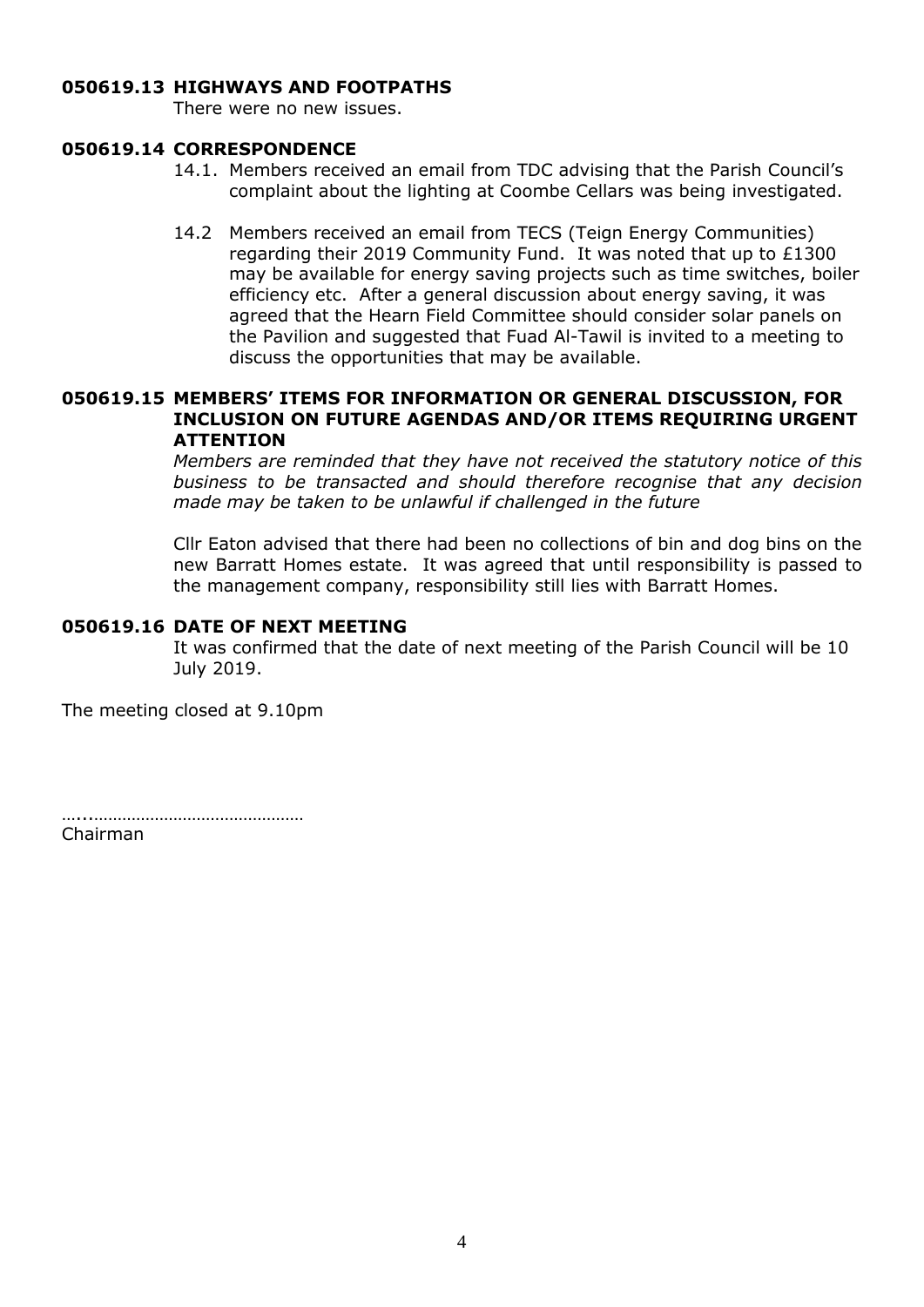# **County Councillor's Parish Council Report 5th June - HWC**

Yesterday morning, Teignbridge gave the go-ahead for the first phase of works on the A382, between Forches Cross and Newton Abbot, due to commence this autumn and to be delivered by the County Council.

The Teignbridge Infrastructure Delivery Plan identifies the first phase of A382 improvements as a 'critical' priority and one that is required in order to deliver the strategic vision and objectives of the Local Plan. The project cost is estimated at £13m and the Council agreed to fund the gap of £5.1m.

A new strategic walking and cycling route will be provided alongside the widened 10 metre carriageway in order to facilitate connectivity between Newton Abbot, Heathfield, Bovey Tracey and beyond. The A382 is currently one of the worst performing A roads in Devon with collision rates 55 per cent higher than the national average for this type of road.

A pilot project to help communities revitalize their roadside verges, and by doing so create a network of safe havens for wildflowers and endangered pollinators, has been so successful it has been launched across the county.

The Heritage Lottery Fund (HLF) 'Life on the Verge – Biosphere' (LoVe-B) project has led to 40 North Devon verges being managed and monitored by communities over the last three years. Now communities all around Devon are being encouraged to follow suit and take pride in their verges, and by doing so, help the environment.

Roadside verges are an integral part of Devon's heritage and are sanctuaries for wildflowers, pollinating insects, reptiles, amphibians and small mammals. They provide one of the few opportunities to see wildflowers daily, often on a commute, and have been shown to have had a positive impact on mental health.

The project also audits deciduous tree loss in the parish over the last 20 years and where possible they will be replaced to help to mitigate pollution and flash-flooding. Many of these trees will be planted along grass verges."

The Devon Community Action for Wildlife Conference is on Saturday 6 July in Chagford and will to inform community groups on how they can help. For more information, and to book a place, please see www.naturaldevon.org.uk.

Communities that are interested in helping to maintain verges in their community can download free step-by-step guidance documents which includes information on mandatory health and safety training, at [https://www.devon.gov.uk/environment/wildlife/managing](https://www.devon.gov.uk/environment/wildlife/managing-verges-for-wildlife)[verges-for-wildlife](https://www.devon.gov.uk/environment/wildlife/managing-verges-for-wildlife)

Finally, on the Farms Estate we are always keen to seen diversification so when Sarah Mortimore and her family recently moved to Devon County Council's Moorhouse Farm, a 100-acre livestock starter farm near Bovey Tracey we were delighted to see she has set up Workforce Pilates. An NHS physiotherapist by day, Sarah was keen to use her skills to help farmers, and others with similarly demanding jobs, keep fit and stay well physically and mentally.

She says: "Farming requires plenty of physical activity so it's crucial to remain in good shape. The days are long, and the work load extensive, with heavy lifting and long periods operating machinery. These pressures mean many farmers suffer injury or long-lasting pain from back issues, stiff shoulders and poor joint mobility."